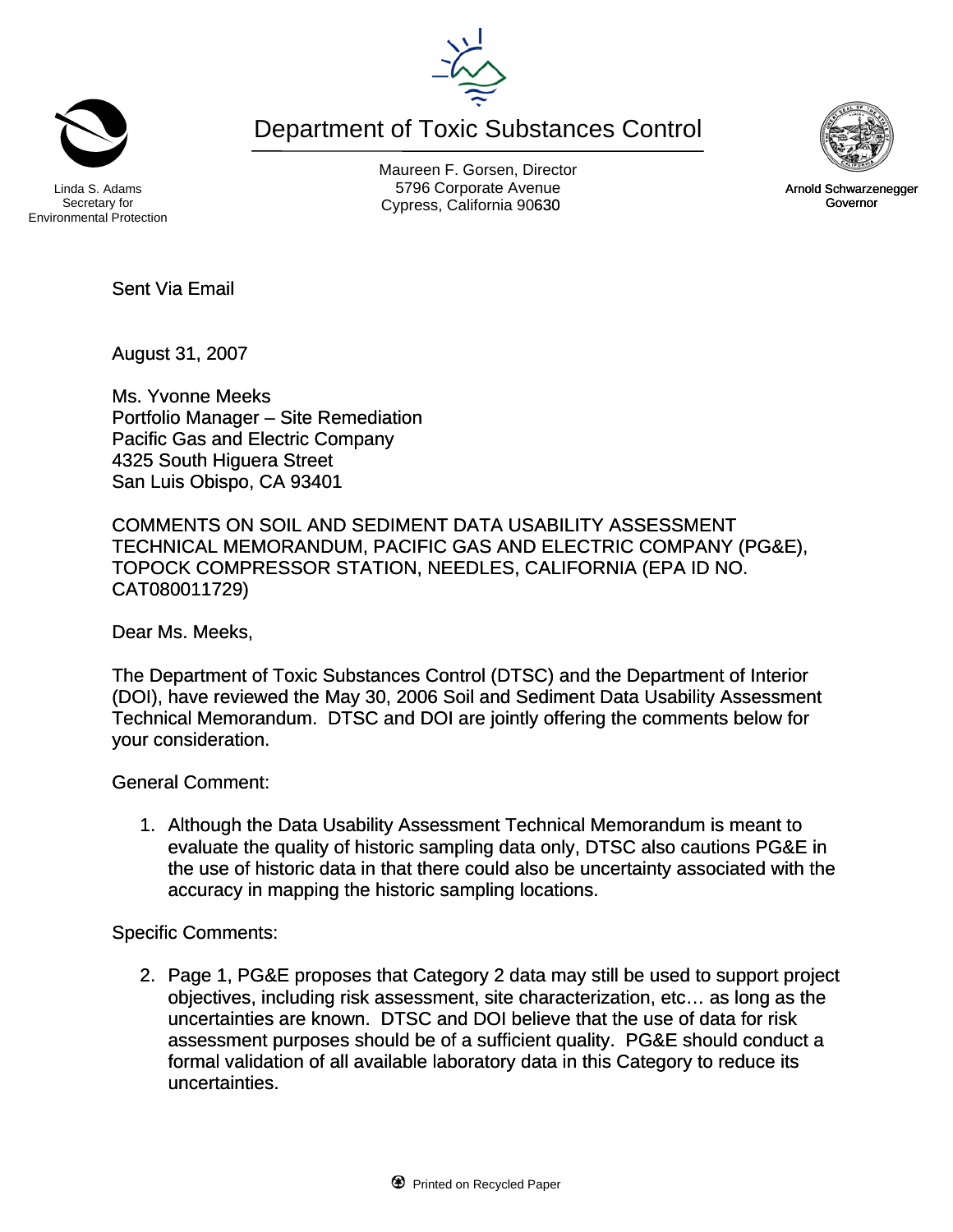Ms. Yvonne Meeks August 31, 2007 Page 2 of 3

- 3. Page 1, Last paragraph: PG&E should specifically call out and identify, in a separate table, data that should be categorized separately and provide discussion on their uncertainties and limitations on their use. This data set should be should be introduced with limitation discussions during the Phase 2 DQO process for the Part A Soil Work Plan and not the risk assessment process (as suggested on page 7, Section 4) so that data gaps may be identified prior to Phase 2 sampling.
- 4. Page 2, Existing Soil and Sediment Data: Due to the loose interpretation of "sediment" in the past, PG&E should properly identify samples that are truly "sediments" and if those samples results were reported as "dry weight."
- 5. Page 3, Last paragraph: This paragraph described all laboratories to be certified. According to Table 2-1, Twining Lab for the 1988 samples and SCS Environmental Laboratory for the 1993 samples were both "unknown" for laboratory certification. PG&E must reconcile this discrepancy in the Technical Memorandum.
- 6. Page 6, Data Use Categories and Decision Logic: DTSC and DOI agree that Category 2 and 3 data can be of limited used with care. For investigatory purposes, we agree that these data can be used for qualitative evaluation and for determination of sampling locations; however, these data should be clearly presented in the work plans as data with limitations and uncertainties. DTSC and DOI notes that the previous Part A Soil Sampling Work Plan only identified historic data locations on its figures but did not properly differentiate the quality of the data. PG&E must properly label all future work plans when these data are incorporated or used. Furthermore, Category 3 data should not be presented in sampling reports for data interpretation due to their high degree of uncertainties.
- 7. Page 7, Last Sentence: Please clarify what is meant by "…data sets will be flagged as estimated in the RFI/RI database…" These data should not be flagged with the standard "J" flags as under data validation since these data have not been validated.
- 8. Table 2-1, Phases 1 and 2 closure certification report, Mittelhauser: These data should be submitted to laboratory for formal data validation before consideration for risk assessment.
- 9. Table 2-1, Analytical Data Report, Sediment and Sand Samples: These data should be submitted to laboratory for formal data validation before consideration for risk assessment.